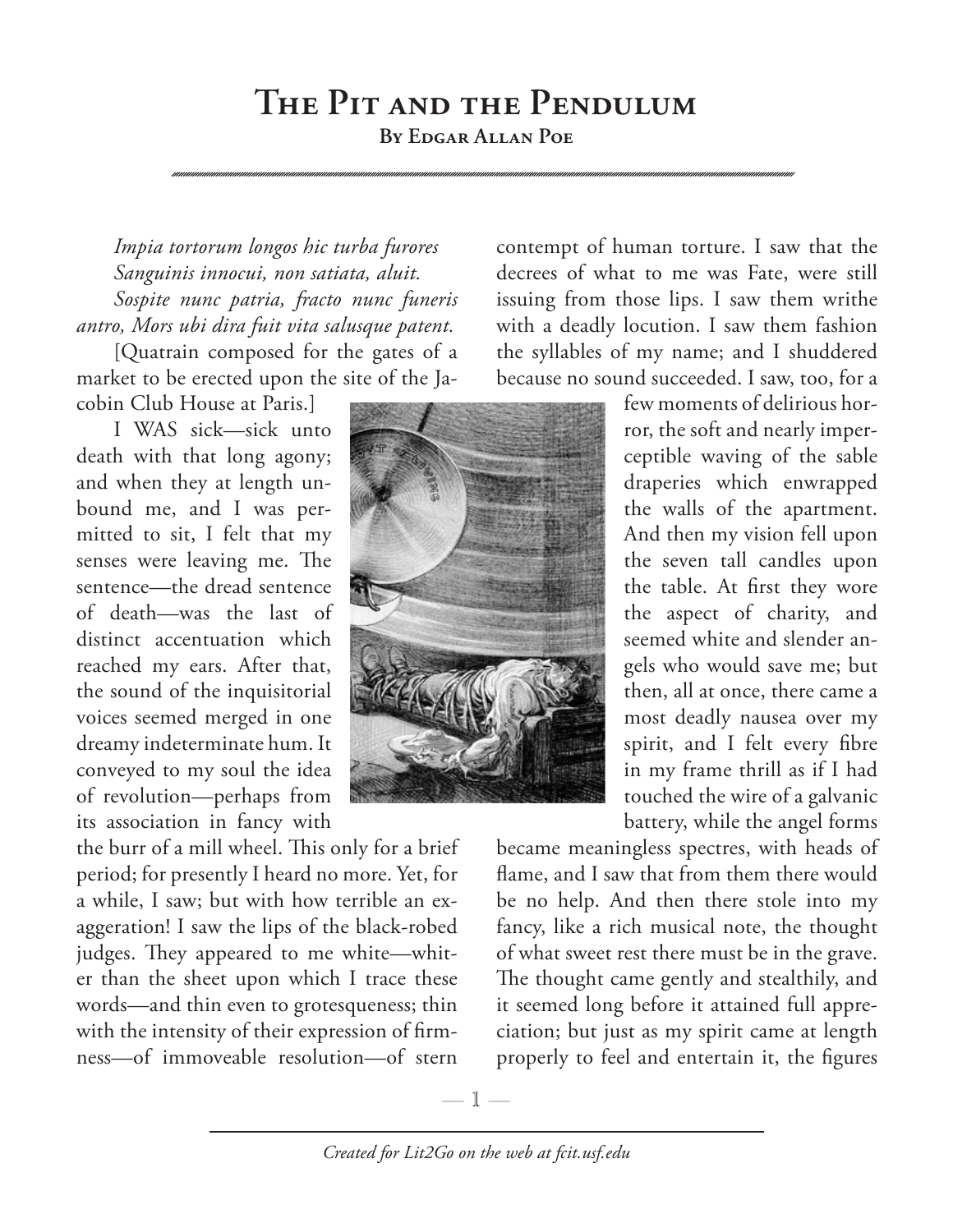of the judges vanished, as if magically, from before me; the tall candles sank into nothingness; their flames went out utterly; the blackness of darkness supervened; all sensations appeared swallowed up in a mad rushing descent as of the soul into Hades. Then silence, and stillness, night were the universe.

I had swooned; but still will not say that all of consciousness was lost. What of it there remained I will not attempt to define, or even to describe; yet all was not lost. In the deepest slumber—no! In delirium—no! In a swoon—no! In death—no! even in the grave all is not lost. Else there is no immortality for man. Arousing from the most profound of slumbers, we break the gossamer web of some dream. Yet in a second afterward, (so frail may that web have been) we remember not that we have dreamed. In the return to life from the swoon there are two stages; first, that of the sense of mental or spiritual; secondly, that of the sense of physical, existence. It seems probable that if, upon reaching the second stage, we could recall the impressions of the first, we should find these impressions eloquent in memories of the gulf beyond. And that gulf is—what? How at least shall we distinguish its shadows from those of the tomb? But if the impressions of what I have termed the first stage, are not, at will, recalled, yet, after long interval, do they not come unbidden, while we marvel whence they come? He who has never swooned, is not he who finds strange palaces and wildly familiar faces in coals that glow; is not he who beholds floating in mid-air the sad visions that the many may not view; is not he who ponders over the perfume of some novel flower—is not he whose brain grows bewildered with the meaning of some musical cadence which has never before arrested his attention.

Amid frequent and thoughtful endeavors to remember; amid earnest struggles to regather some token of the state of seeming nothingness into which my soul had lapsed, there have been moments when I have dreamed of success; there have been brief, very brief periods when I have conjured up remembrances which the lucid reason of a later epoch assures me could have had reference only to that condition of seeming unconsciousness. These shadows of memory tell, indistinctly, of tall figures that lifted and bore me in silence down—down—still down till a hideous dizziness oppressed me at the mere idea of the interminableness of the descent. They tell also of a vague horror at my heart, on account of that heart's unnatural stillness. Then comes a sense of sudden motionlessness throughout all things; as if those who bore me (a ghastly train!) had outrun, in their descent, the limits of the limitless, and paused from the wearisomeness of their toil. After this I call to mind flatness and dampness; and then all is madness—the madness of a memory which busies itself among forbidden things.

Very suddenly there came back to my soul motion and sound—the tumultuous motion of the heart, and, in my ears, the sound

— 2 —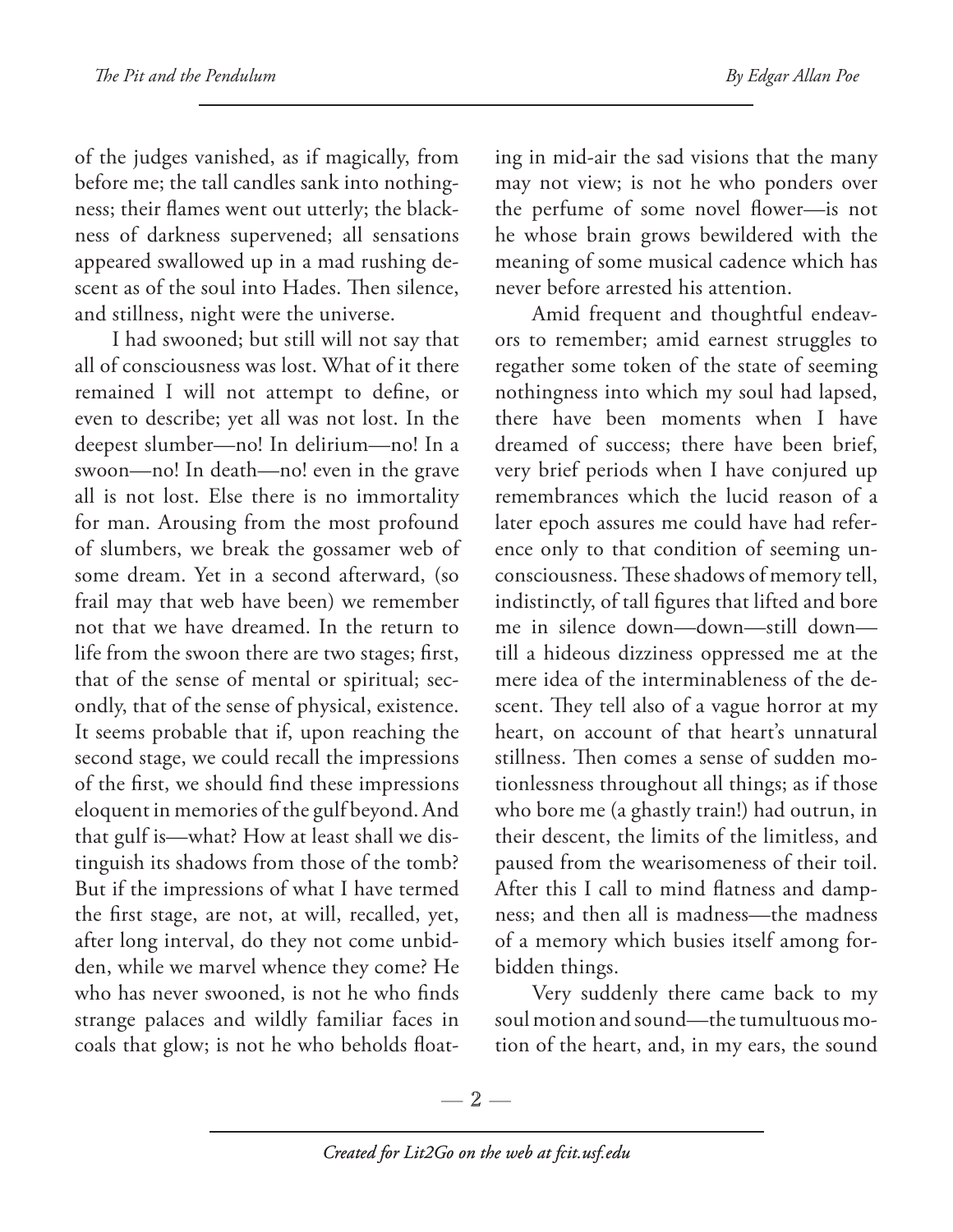of its beating. Then a pause in which all is blank. Then again sound, and motion, and touch—a tingling sensation pervading my frame. Then the mere consciousness of existence, without thought—a condition which lasted long. Then, very suddenly, thought, and shuddering terror, and earnest endeavor to comprehend my true state. Then a strong desire to lapse into insensibility. Then a rushing revival of soul and a successful effort to move. And now a full memory of the trial, of the judges, of the sable draperies, of the sentence, of the sickness, of the swoon. Then entire forgetfulness of all that followed; of all that a later day and much earnestness of endeavor have enabled me vaguely to recall.

So far, I had not opened my eyes. I felt that I lay upon my back, unbound. I reached out my hand, and it fell heavily upon something damp and hard. There I suffered it to remain for many minutes, while I strove to imagine where and what I could be. I longed, yet dared not to employ my vision. I dreaded the first glance at objects around me. It was not that I feared to look upon things horrible, but that I grew aghast lest there should be nothing to see. At length, with a wild desperation at heart, I quickly unclosed my eyes. My worst thoughts, then, were confirmed. The blackness of eternal night encompassed me. I struggled for breath. The intensity of the darkness seemed to oppress and stifle me. The atmosphere was intolerably close. I still lay quietly, and made effort to exercise my reason. I brought to mind the inquisitorial

proceedings, and attempted from that point to deduce my real condition. The sentence had passed; and it appeared to me that a very long interval of time had since elapsed. Yet not for a moment did I suppose myself actually dead. Such a supposition, notwithstanding what we read in fiction, is altogether inconsistent with real existence;—but where and in what state was I? The condemned to death, I knew, perished usually at the autosda-fe, and one of these had been held on the very night of the day of my trial. Had I been remanded to my dungeon, to await the next sacrifice, which would not take place for many months? This I at once saw could not be. Victims had been in immediate demand. Moreover, my dungeon, as well as all the condemned cells at Toledo, had stone floors, and light was not altogether excluded. A fearful idea now suddenly drove the blood in torrents upon my heart, and for a brief period, I once more relapsed into insensibility. Upon recovering, I at once started to my feet, trembling convulsively in every fibre. I thrust my arms wildly above and around me in all directions. I felt nothing; yet dreaded to move a step, lest I should be impeded by the walls of a tomb. Perspiration burst from every pore, and stood in cold big beads upon my forehead. The agony of suspense grew at length intolerable, and I cautiously moved forward, with my arms extended, and my eyes straining from their sockets, in the hope of catching some faint ray of light. I proceeded for many paces; but still all was blackness

 $-3-$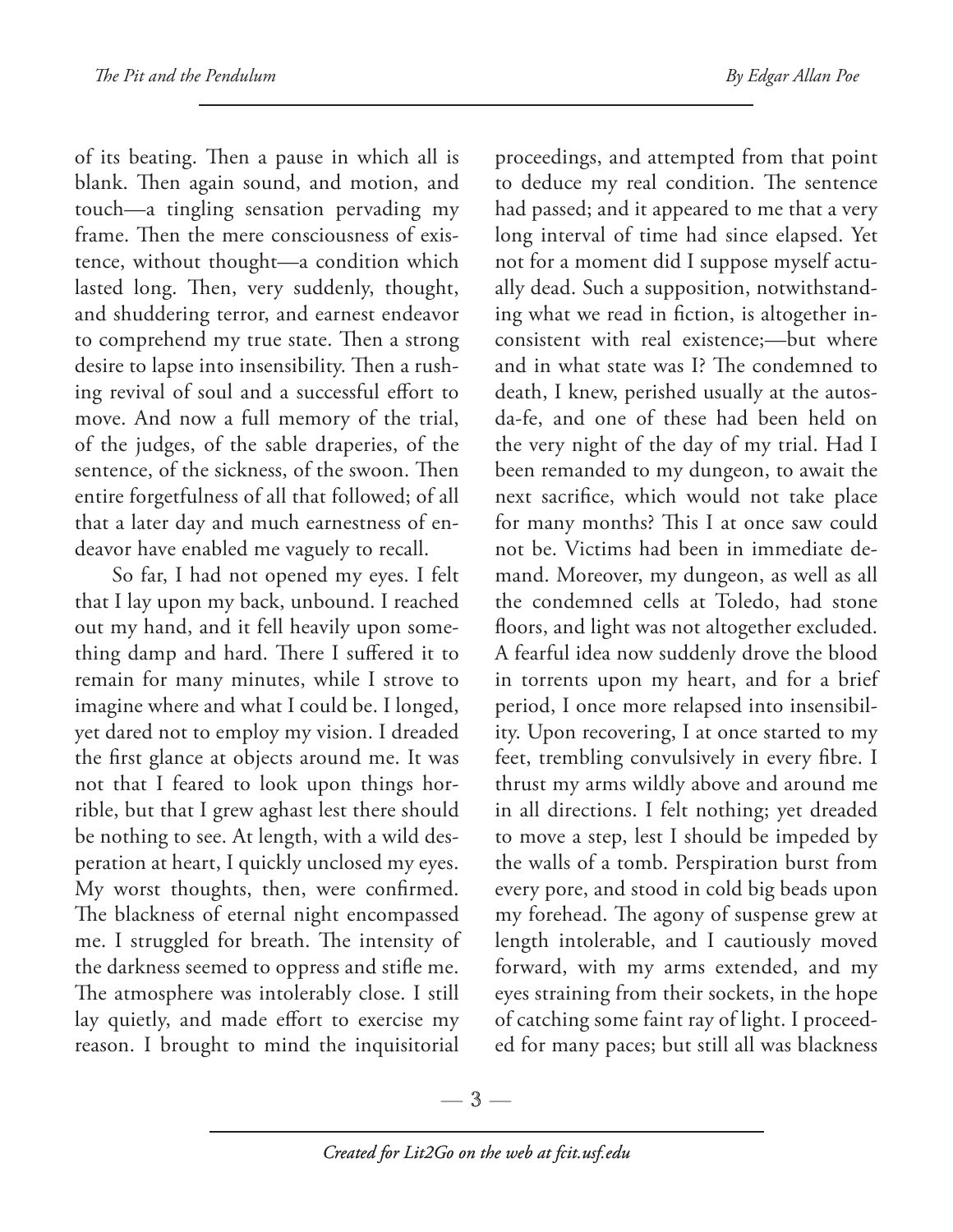and vacancy. I breathed more freely. It seemed evident that mine was not, at least, the most hideous of fates.

And now, as I still continued to step cautiously onward, there came thronging upon my recollection a thousand vague rumors of the horrors of Toledo. Of the dungeons there had been strange things narrated—fables I had always deemed them—but yet strange, and too ghastly to repeat, save in a whisper. Was I left to perish of starvation in this subterranean world of darkness; or what fate, perhaps even more fearful, awaited me? That the result would be death, and a death of more than customary bitterness, I knew too well the character of my judges to doubt. The mode and the hour were all that occupied or distracted me.

My outstretched hands at length encountered some solid obstruction. It was a wall, seemingly of stone masonry—very smooth, slimy, and cold. I followed it up; stepping with all the careful distrust with which certain antique narratives had inspired me. This process, however, afforded me no means of ascertaining the dimensions of my dungeon; as I might make its circuit, and return to the point whence I set out, without being aware of the fact; so perfectly uniform seemed the wall. I therefore sought the knife which had been in my pocket, when led into the inquisitorial chamber; but it was gone; my clothes had been exchanged for a wrapper of coarse serge. I had thought of forcing the blade in some minute crevice of the masonry, so as to

identify my point of departure. The difficulty, nevertheless, was but trivial; although, in the disorder of my fancy, it seemed at first insuperable. I tore a part of the hem from the robe and placed the fragment at full length, and at right angles to the wall. In groping my way around the prison, I could not fail to encounter this rag upon completing the circuit. So, at least I thought: but I had not counted upon the extent of the dungeon, or upon my own weakness. The ground was moist and slippery. I staggered onward for some time, when I stumbled and fell. My excessive fatigue induced me to remain prostrate; and sleep soon overtook me as I lay. Upon awaking, and stretching forth an arm, I found beside me a loaf and a pitcher with water. I was too much exhausted to reflect upon this circumstance, but ate and drank with avidity. Shortly afterward, I resumed my tour around the prison, and with much toil came at last upon the fragment of the serge. Up to the period when I fell I had counted fifty-two paces, and upon resuming my walk, I had counted forty-eight more;—when I arrived at the rag. There were in all, then, a hundred paces; and, admitting two paces to the yard, I presumed the dungeon to be fifty yards in circuit. I had met, however, with many angles in the wall, and thus I could form no guess at the shape of the vault; for vault I could not help supposing it to be.

I had little object—certainly no hope these researches; but a vague curiosity prompted me to continue them. Quitting the wall,

 $-4-$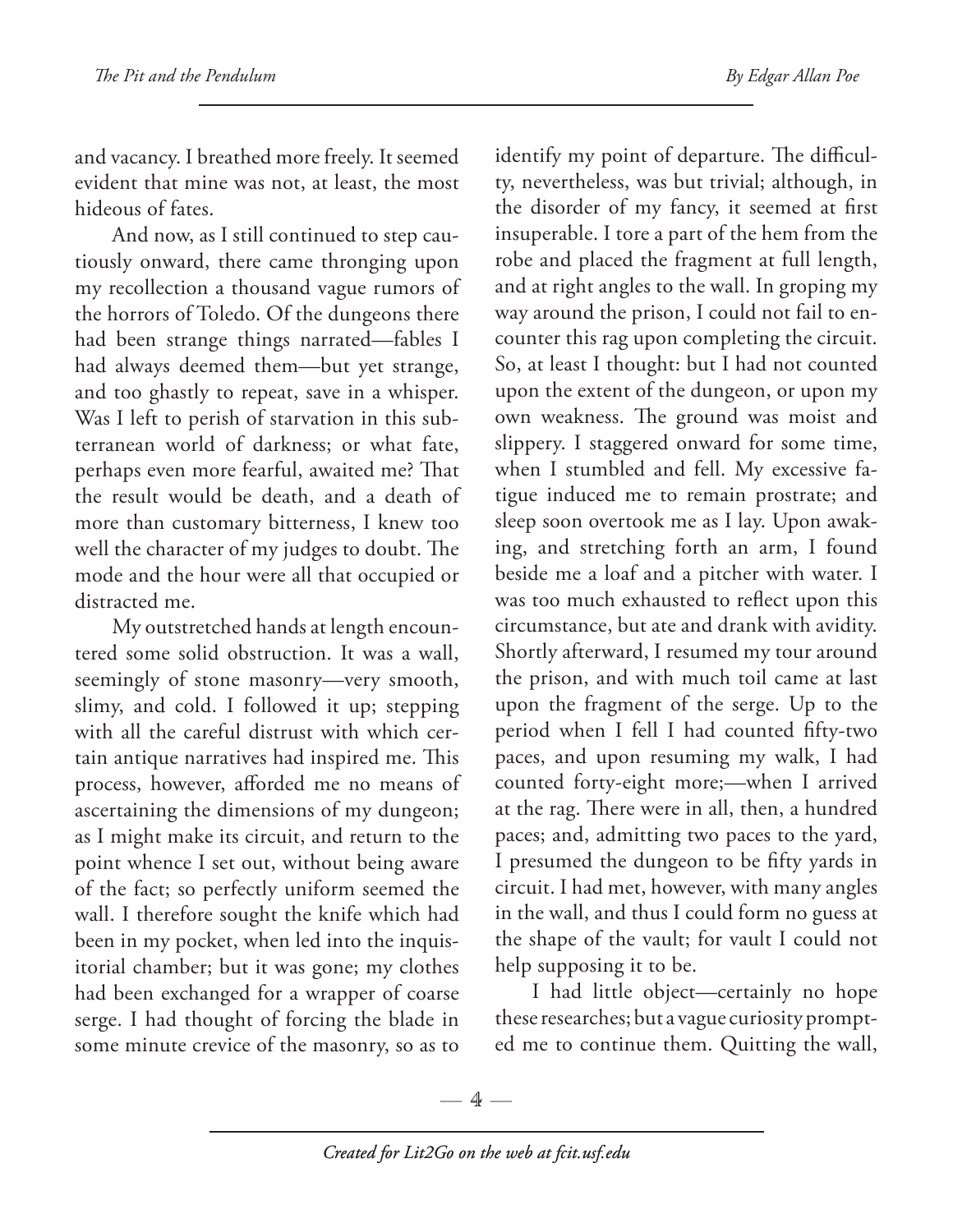I resolved to cross the area of the enclosure. At first I proceeded with extreme caution, for the floor, although seemingly of solid material, was treacherous with slime. At length, however, I took courage, and did not hesitate to step firmly; endeavoring to cross in as direct a line as possible. I had advanced some ten or twelve paces in this manner, when the remnant of the torn hem of my robe became entangled between my legs. I stepped on it, and fell violently on my face.

In the confusion attending my fall, I did not immediately apprehend a somewhat startling circumstance, which yet, in a few seconds afterward, and while I still lay prostrate, arrested my attention. It was this—my chin rested upon the floor of the prison, but my lips and the upper portion of my head, although seemingly at a less elevation than the chin, touched nothing. At the same time my forehead seemed bathed in a clammy vapor, and the peculiar smell of decayed fungus arose to my nostrils. I put forward my arm, and shuddered to find that I had fallen at the very brink of a circular pit, whose extent, of course, I had no means of ascertaining at the moment. Groping about the masonry just below the margin, I succeeded in dislodging a small fragment, and let it fall into the abyss. For many seconds I hearkened to its reverberations as it dashed against the sides of the chasm in its descent; at length there was a sullen plunge into water, succeeded by loud echoes. At the same moment there came a sound resembling the quick opening, and

as rapid closing of a door overhead, while a faint gleam of light flashed suddenly through the gloom, and as suddenly faded away.

I saw clearly the doom which had been prepared for me, and congratulated myself upon the timely accident by which I had escaped. Another step before my fall, and the world had seen me no more. And the death just avoided, was of that very character which I had regarded as fabulous and frivolous in the tales respecting the Inquisition. To the victims of its tyranny, there was the choice of death with its direst physical agonies, or death with its most hideous moral horrors. I had been reserved for the latter. By long suffering my nerves had been unstrung, until I trembled at the sound of my own voice, and had become in every respect a fitting subject for the species of torture which awaited me. Shaking in every limb, I groped my way back to the wall; resolving there to perish rather than risk the terrors of the wells, of which my imagination now pictured many in various positions about the dungeon. In other conditions of mind I might have had courage to end my misery at once by a plunge into one of these abysses; but now I was the veriest of cowards. Neither could I forget what I had read of these pits—that the sudden extinction of life formed no part of their most horrible plan.

Agitation of spirit kept me awake for many long hours; but at length I again slumbered. Upon arousing, I found by my side, as before, a loaf and a pitcher of water. A burning

 $-5-$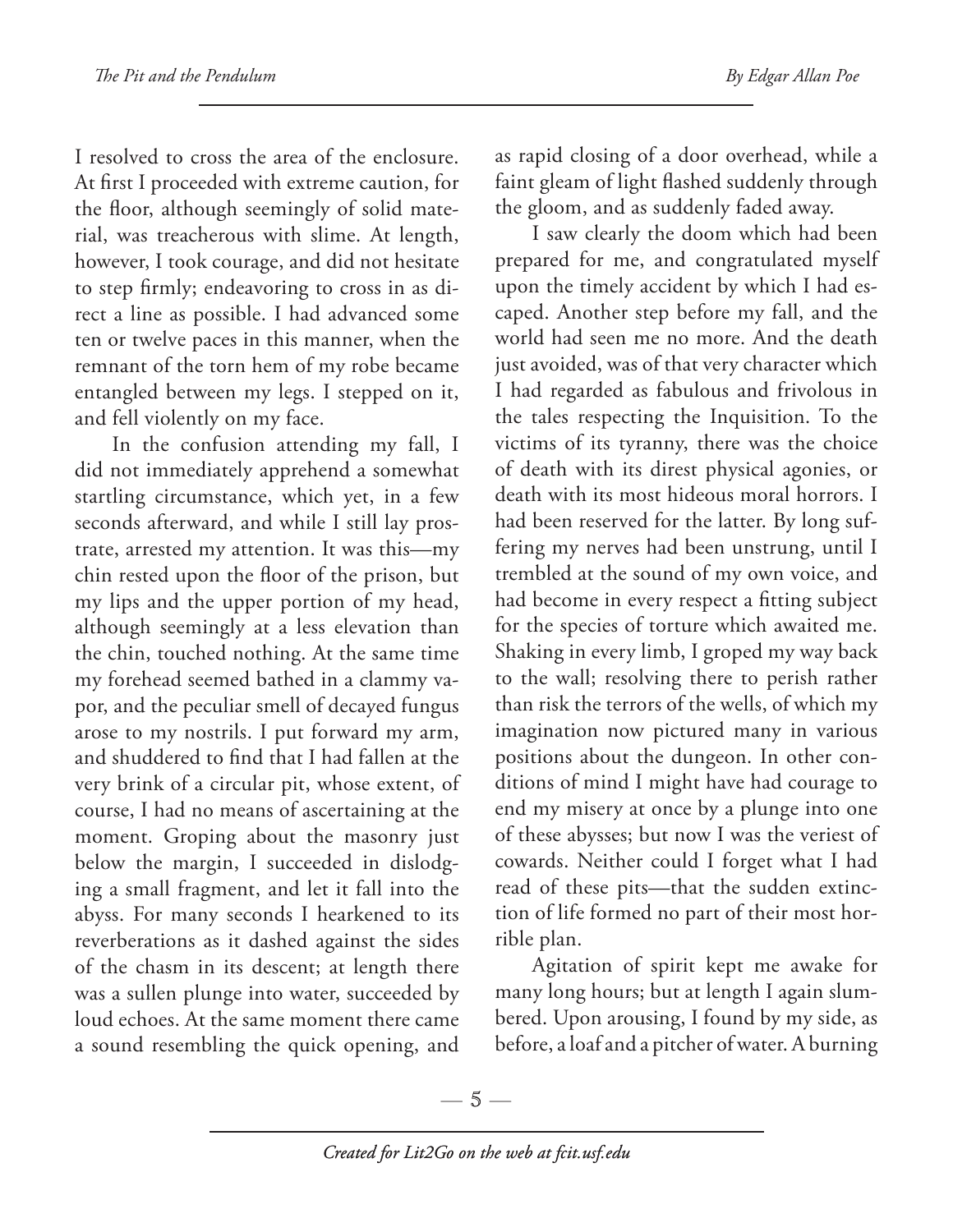thirst consumed me, and I emptied the vessel at a draught. It must have been drugged; for scarcely had I drunk, before I became irresistibly drowsy. A deep sleep fell upon me—a sleep like that of death. How long it lasted of course, I know not; but when, once again, I unclosed my eyes, the objects around me were visible. By a wild sulphurous lustre, the origin of which I could not at first determine, I was enabled to see the extent and aspect of the prison.

In its size I had been greatly mistaken. The whole circuit of its walls did not exceed twenty-five yards. For some minutes this fact occasioned me a world of vain trouble; vain indeed! for what could be of less importance, under the terrible circumstances which environed me, then the mere dimensions of my dungeon? But my soul took a wild interest in trifles, and I busied myself in endeavors to account for the error I had committed in my measurement. The truth at length flashed upon me. In my first attempt at exploration I had counted fifty-two paces, up to the period when I fell; I must then have been within a pace or two of the fragment of serge; in fact, I had nearly performed the circuit of the vault. I then slept, and upon awaking, I must have returned upon my steps—thus supposing the circuit nearly double what it actually was. My confusion of mind prevented me from observing that I began my tour with the wall to the left, and ended it with the wall to the right.

I had been deceived, too, in respect to the shape of the enclosure. In feeling my way I had found many angles, and thus deduced an idea of great irregularity; so potent is the effect of total darkness upon one arousing from lethargy or sleep! The angles were simply those of a few slight depressions, or niches, at odd intervals. The general shape of the prison was square. What I had taken for masonry seemed now to be iron, or some other metal, in huge plates, whose sutures or joints occasioned the depression. The entire surface of this metallic enclosure was rudely daubed in all the hideous and repulsive devices to which the charnel superstition of the monks has given rise. The figures of fiends in aspects of menace, with skeleton forms, and other more really fearful images, overspread and disfigured the walls. I observed that the outlines of these monstrosities were sufficiently distinct, but that the colors seemed faded and blurred, as if from the effects of a damp atmosphere. I now noticed the floor, too, which was of stone. In the centre yawned the circular pit from whose jaws I had escaped; but it was the only one in the dungeon. All this I saw indistinctly and by much effort: for my personal condition had been greatly changed during slumber. I now lay upon my back, and at full length, on a species of low framework of wood. To this I was securely bound by a long strap resembling a surcingle. It passed in many convolutions about my limbs and body, leaving at liberty only my head, and my left arm to such extent that I

—  $6-$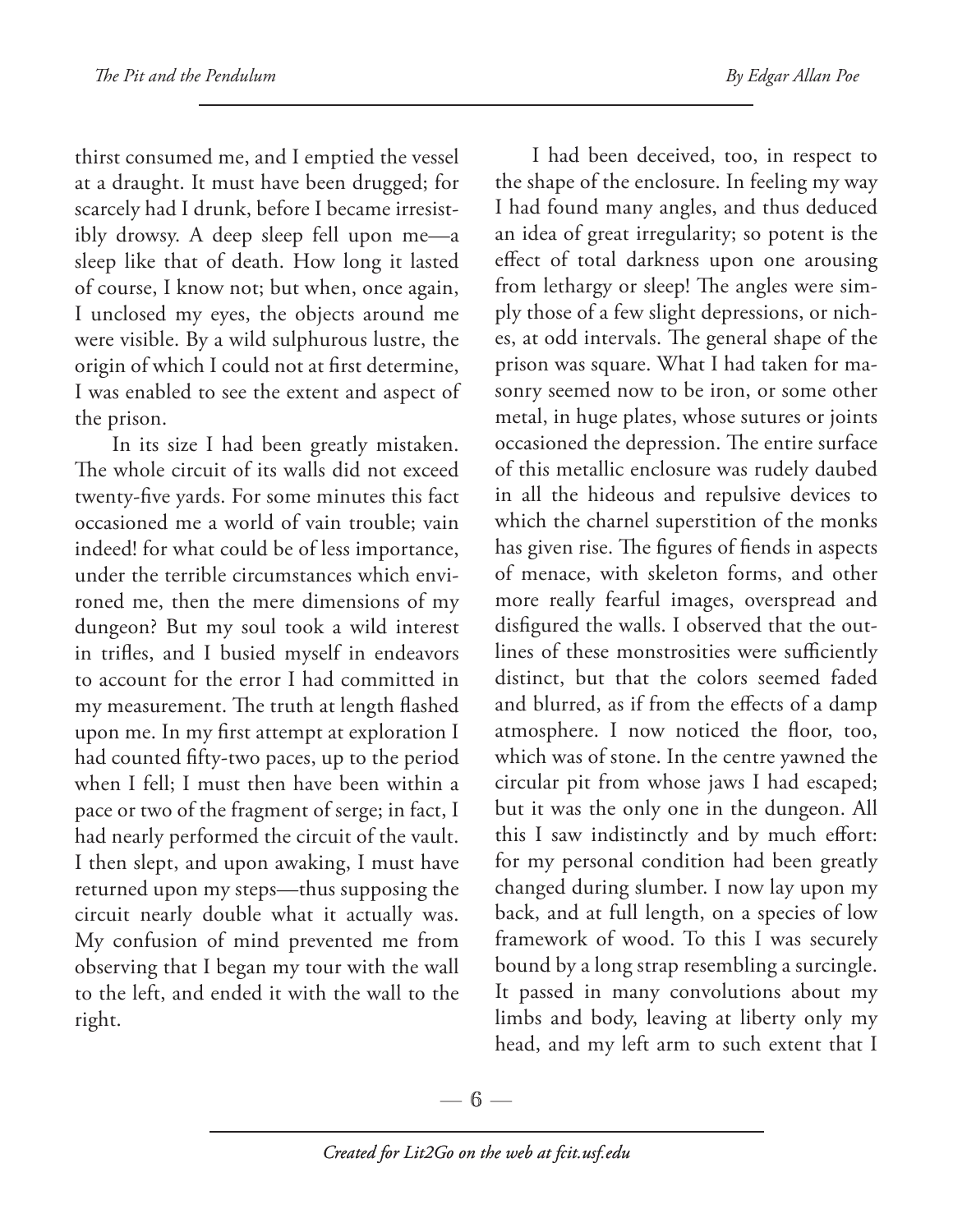could, by dint of much exertion, supply myself with food from an earthen dish which lay by my side on the floor. I saw, to my horror, that the pitcher had been removed. I say to my horror; for I was consumed with intolerable thirst. This thirst it appeared to be the design of my persecutors to stimulate: for the food in the dish was meat pungently seasoned.

Looking upward, I surveyed the ceiling of my prison. It was some thirty or forty feet overhead, and constructed much as the side walls. In one of its panels a very singular figure riveted my whole attention. It was the painted figure of Time as he is commonly represented, save that, in lieu of a scythe, he held what, at a casual glance, I supposed to be the pictured image of a huge pendulum such as we see on antique clocks. There was something, however, in the appearance of this machine which caused me to regard it more attentively. While I gazed directly upward at it (for its position was immediately over my own) I fancied that I saw it in motion. In an instant afterward the fancy was confirmed. Its sweep was brief, and of course slow. I watched it for some minutes, somewhat in fear, but more in wonder. Wearied at length with observing its dull movement, I turned my eyes upon the other objects in the cell. A slight noise attracted my notice, and, looking to the floor, I saw several enormous rats traversing it. They had issued from the well, which lay just within view to my right. Even then, while I gazed, they came

up in troops, hurriedly, with ravenous eyes, allured by the scent of the meat. From this it required much effort and attention to scare them away.

It might have been half an hour, perhaps even an hour, (for I could take but imperfect note of time) before I again cast my eyes upward. What I then saw confounded and amazed me. The sweep of the pendulum had increased in extent by nearly a yard. As a natural consequence, its velocity was also much greater. But what mainly disturbed me was the idea that it had perceptibly descended. I now observed—with what horror it is needless to say—that its nether extremity was formed of a crescent of glittering steel, about a foot in length from horn to horn; the horns upward, and the under edge evidently as keen as that of a razor. Like a razor also, it seemed massy and heavy, tapering from the edge into a solid and broad structure above. It was appended to a weighty rod of brass, and the whole hissed as it swung through the air. I could no longer doubt the doom prepared for me by monkish ingenuity in torture. My cognizance of the pit had become known to the inquisitorial agents—the pit whose horrors had been destined for so bold a recusant as myself—the pit, typical of hell, and regarded by rumor as the Ultima Thule of all their punishments. The plunge into this pit I had avoided by the merest of accidents, I knew that surprise, or entrapment into torment, formed an important portion of all the grotesquerie of these dungeon deaths. Hav-

 $-7-$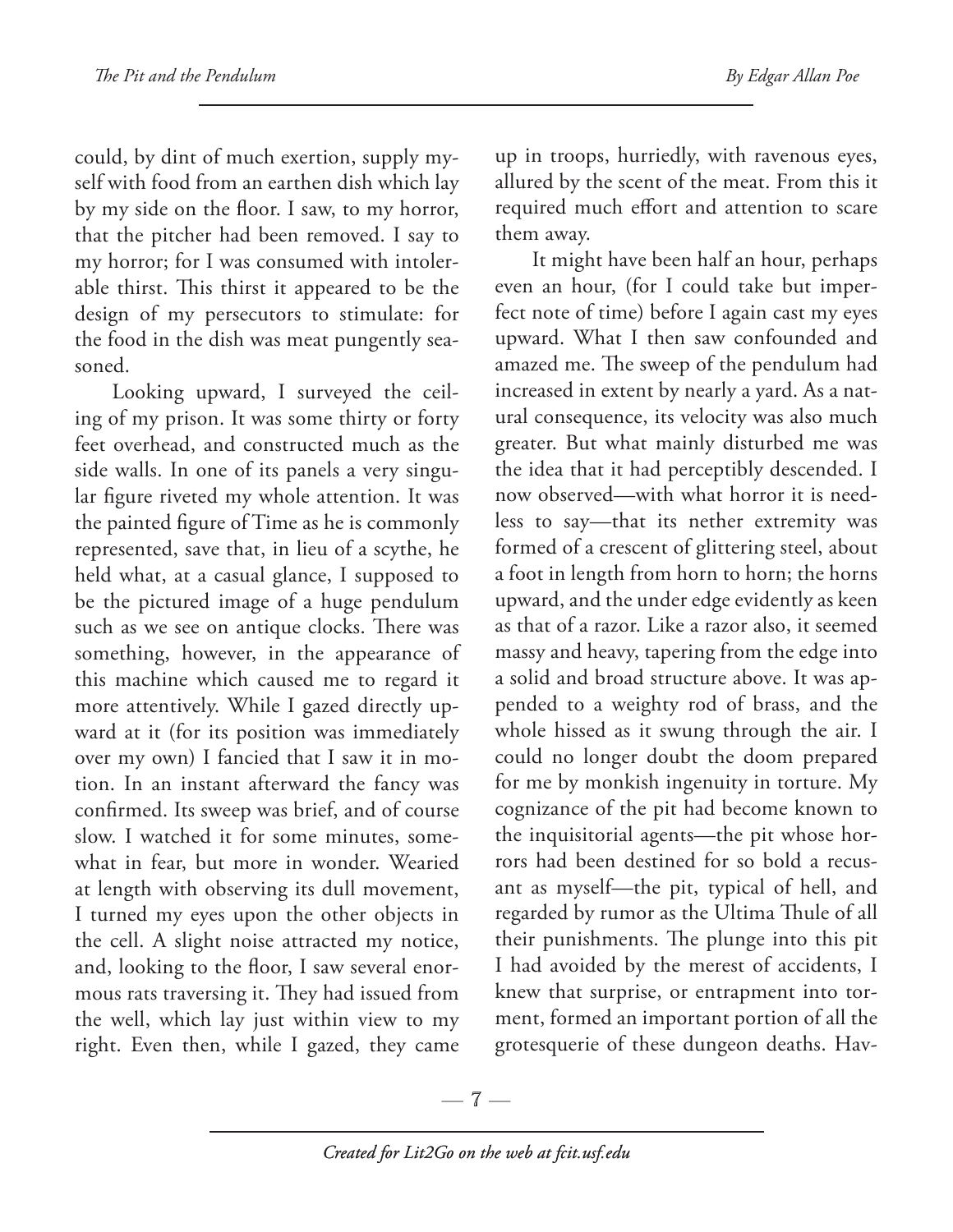ing failed to fall, it was no part of the demon plan to hurl me into the abyss; and thus (there being no alternative) a different and a milder destruction awaited me. Milder! I half smiled in my agony as I thought of such application of such a term. What boots it to tell of the long, long hours of horror more than mortal, during which I counted the rushing vibrations of the steel! Inch by inch—line by line—with a descent only appreciable at intervals that seemed ages—down and still down it came! Days passed—it might have been that many days passed—ere it swept so closely over me as to fan me with its acrid breath. The odor of the sharp steel forced itself into my nostrils. I prayed—I wearied heaven with my prayer for its more speedy descent. I grew frantically mad, and struggled to force myself upward against the sweep of the fearful scimitar. And then I fell suddenly calm, and lay smiling at the glittering death, as a child at some rare bauble. There was another interval of utter insensibility; it was brief; for, upon again lapsing into life there had been no perceptible descent in the pendulum. But it might have been long; for I knew there were demons who took note of my swoon, and who could have arrested the vibration at pleasure. Upon my recovery, too, I felt very oh, inexpressibly sick and weak, as if through long inanition. Even amid the agonies of that period, the human nature craved food. With painful effort I outstretched my left arm as far as my bonds permitted, and took possession of the small remnant which had been

spared me by the rats. As I put a portion of it within my lips, there rushed to my mind a half formed thought of joy—of hope. Yet what business had I with hope? It was, as I say, a half formed thought—man has many such which are never completed. I felt that it was of joy—of hope; but felt also that it had perished in its formation. In vain I struggled to perfect—to regain it. Long suffering had nearly annihilated all my ordinary powers of mind. I was an imbecile—an idiot.

The vibration of the pendulum was at right angles to my length. I saw that the crescent was designed to cross the region of the heart. It would fray the serge of my robe—it would return and repeat its operations—again—and again. Notwithstanding its terrifically wide sweep (some thirty feet or more) and the hissing vigor of its descent, sufficient to sunder these very walls of iron, still the fraying of my robe would be all that, for several minutes, it would accomplish. And at this thought I paused. I dared not go farther than this reflection. I dwelt upon it with a pertinacity of attention—as if, in so dwelling, I could arrest here the descent of the steel. I forced myself to ponder upon the sound of the crescent as it should pass across the garment—upon the peculiar thrilling sensation which the friction of cloth produces on the nerves. I pondered upon all this frivolity until my teeth were on edge. Down—steadily down it crept. I took a frenzied pleasure in contrasting its downward with its lateral velocity. To the right—to the left—far and

 $-8-$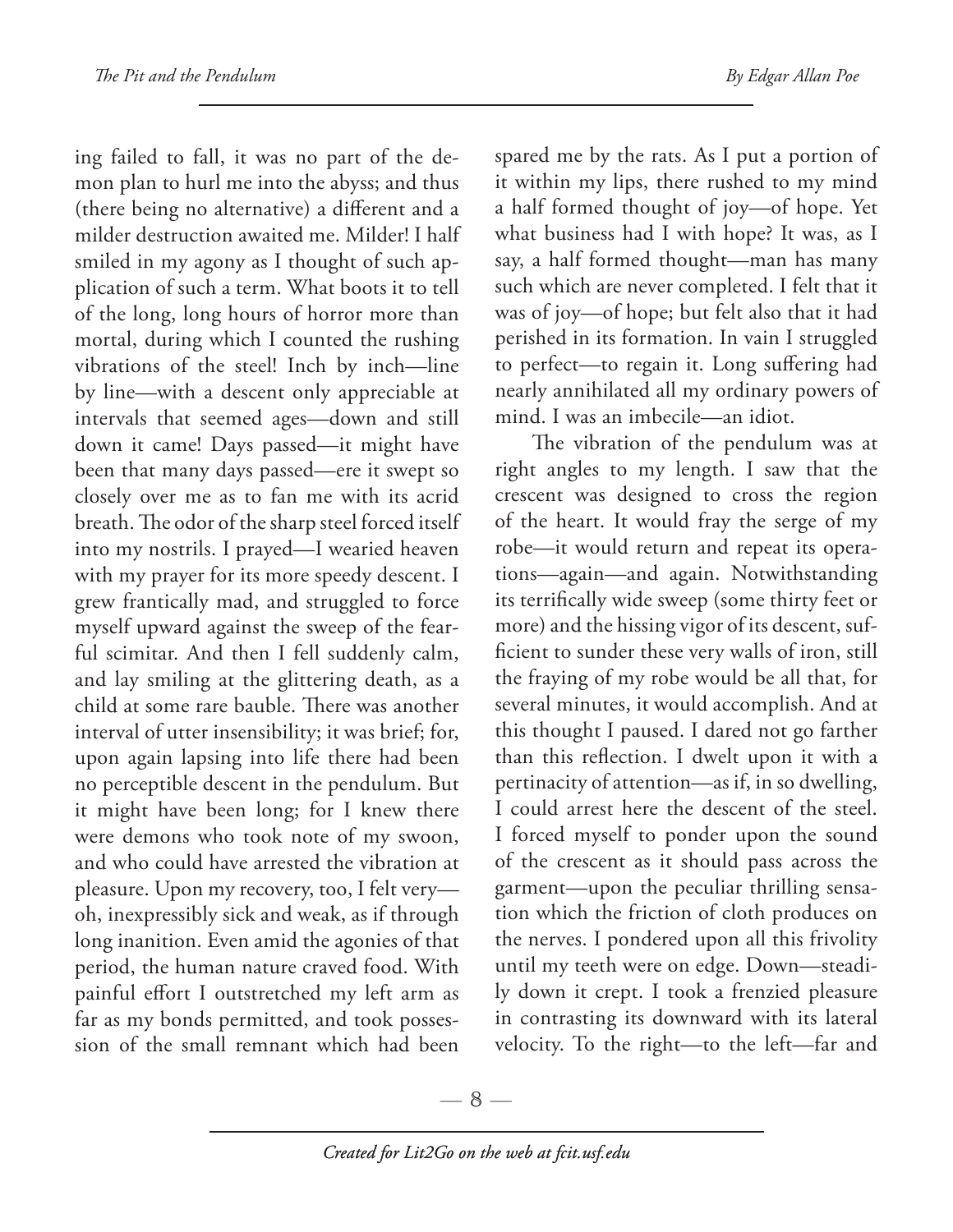wide—with the shriek of a damned spirit; to my heart with the stealthy pace of the tiger! I alternately laughed and howled as the one or the other idea grew predominant. Down certainly, relentlessly down! It vibrated within three inches of my bosom! I struggled violently, furiously, to free my left arm. This was free only from the elbow to the hand. I could reach the latter, from the platter beside me, to my mouth, with great effort, but no farther. Could I have broken the fastenings above the elbow, I would have seized and attempted to arrest the pendulum. I might as well have attempted to arrest an avalanche! Down—still unceasingly—still inevitably down! I gasped and struggled at each vibration. I shrunk convulsively at its every sweep. My eyes followed its outward or upward whirls with the eagerness of the most unmeaning despair; they closed themselves spasmodically at the descent, although death would have been a relief, oh! how unspeakable! Still I quivered in every nerve to think how slight a sinking of the machinery would precipitate that keen, glistening axe upon my bosom. It was hope that prompted the nerve to quiver—the frame to shrink. It was hope—the hope that triumphs on the rack—that whispers to the death-condemned even in the dungeons of the Inquisition.

I saw that some ten or twelve vibrations would bring the steel in actual contact with my robe, and with this observation there suddenly came over my spirit all the keen, collected calmness of despair. For the first time

during many hours—or perhaps days—I thought. It now occurred to me that the bandage, or surcingle, which enveloped me, was unique. I was tied by no separate cord. The first stroke of the razorlike crescent athwart any portion of the band, would so detach it that it might be unwound from my person by means of my left hand. But how fearful, in that case, the proximity of the steel! The result of the slightest struggle how deadly! Was it likely, moreover, that the minions of the torturer had not foreseen and provided for this possibility! Was it probable that the bandage crossed my bosom in the track of the pendulum? Dreading to find my faint, and, as it seemed, in last hope frustrated, I so far elevated my head as to obtain a distinct view of my breast. The surcingle enveloped my limbs and body close in all directions save in the path of the destroying crescent.

Scarcely had I dropped my head back into its original position, when there flashed upon my mind what I cannot better describe than as the unformed half of that idea of deliverance to which I have previously alluded, and of which a moiety only floated indeterminately through my brain when I raised food to my burning lips. The whole thought was now present—feeble, scarcely sane, scarcely definite,—but still entire. I proceeded at once, with the nervous energy of despair, to attempt its execution.

For many hours the immediate vicinity of the low framework upon which I lay, had been literally swarming with rats. They were

 $-9-$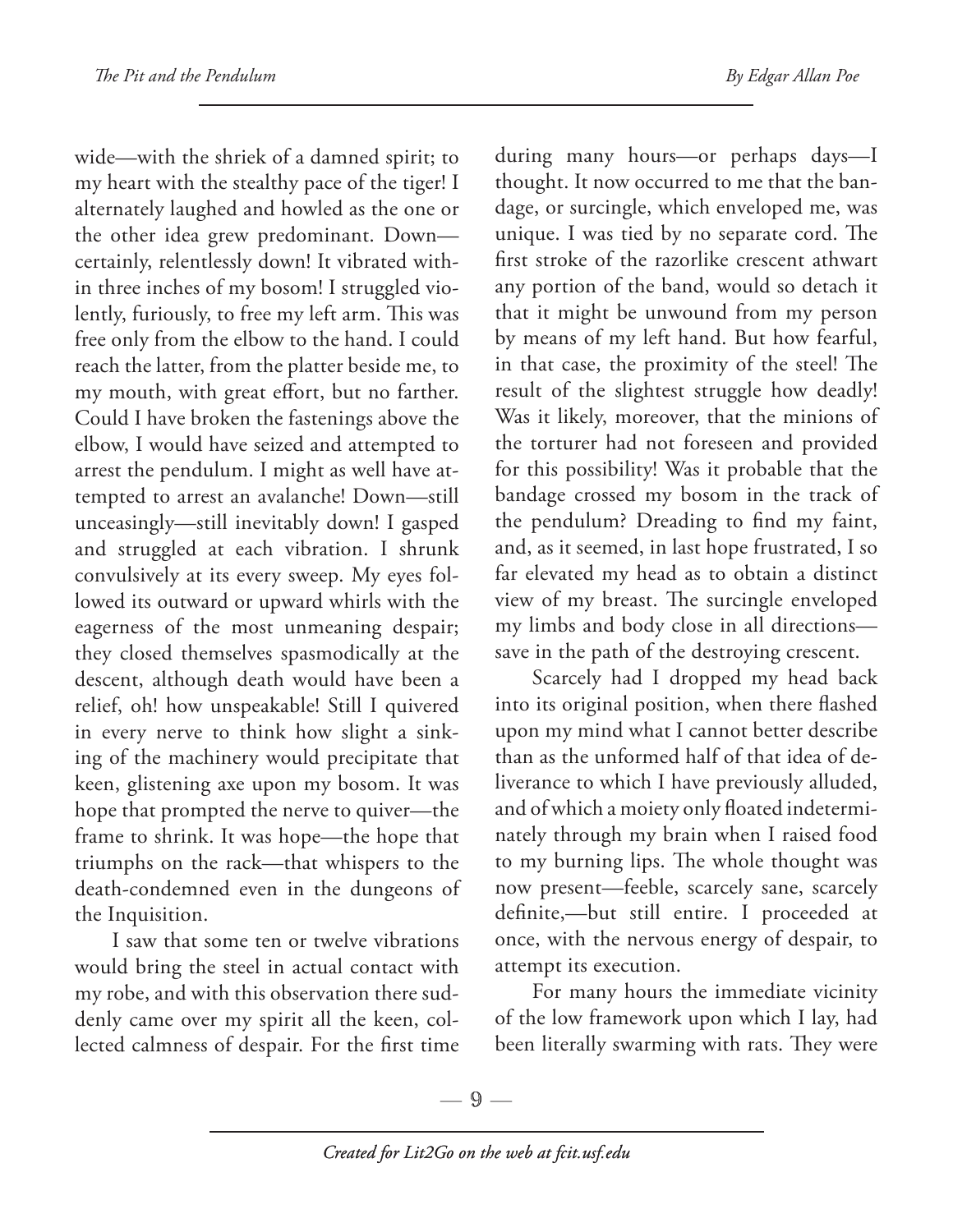wild, bold, ravenous; their red eyes glaring upon me as if they waited but for motionlessness on my part to make me their prey. "To what food," I thought, "have they been accustomed in the well?" They had devoured, in spite of all my efforts to prevent them, all but a small remnant of the contents of the dish. I had fallen into an habitual see-saw, or wave of the hand about the platter: and, at length, the unconscious uniformity of the movement deprived it of effect. In their voracity the vermin frequently fastened their sharp fangs in my fingers. With the particles of the oily and spicy viand which now remained, I thoroughly rubbed the bandage wherever I could reach it; then, raising my hand from the floor, I lay breathlessly still.

At first the ravenous animals were startled and terrified at the change—at the cessation of movement. They shrank alarmedly back; many sought the well. But this was only for a moment. I had not counted in vain upon their voracity. Observing that I remained without motion, one or two of the boldest leaped upon the frame-work, and smelt at the surcingle. This seemed the signal for a general rush. Forth from the well they hurried in fresh troops. They clung to the wood—they overran it, and leaped in hundreds upon my person. The measured movement of the pendulum disturbed them not at all. Avoiding its strokes they busied themselves with the anointed bandage. They pressed—they swarmed upon me in ever accumulating heaps. They writhed upon my

throat; their cold lips sought my own; I was half stifled by their thronging pressure; disgust, for which the world has no name, swelled my bosom, and chilled, with a heavy clamminess, my heart. Yet one minute, and I felt that the struggle would be over. Plainly I perceived the loosening of the bandage. I knew that in more than one place it must be already severed. With a more than human resolution I lay still.

Nor had I erred in my calculations nor had I endured in vain. I at length felt that I was free. The surcingle hung in ribands from my body. But the stroke of the pendulum already pressed upon my bosom. It had divided the serge of the robe. It had cut through the linen beneath. Twice again it swung, and a sharp sense of pain shot through every nerve. But the moment of escape had arrived. At a wave of my hand my deliverers hurried tumultuously away. With a steady movement—cautious, sidelong, shrinking, and slow—I slid from the embrace of the bandage and beyond the reach of the scimitar. For the moment, at least, I was free.

Free!—and in the grasp of the Inquisition! I had scarcely stepped from my wooden bed of horror upon the stone floor of the prison, when the motion of the hellish machine ceased and I beheld it drawn up, by some invisible force, through the ceiling. This was a lesson which I took desperately to heart. My every motion was undoubtedly watched. Free!—I had but escaped death

—  $10-$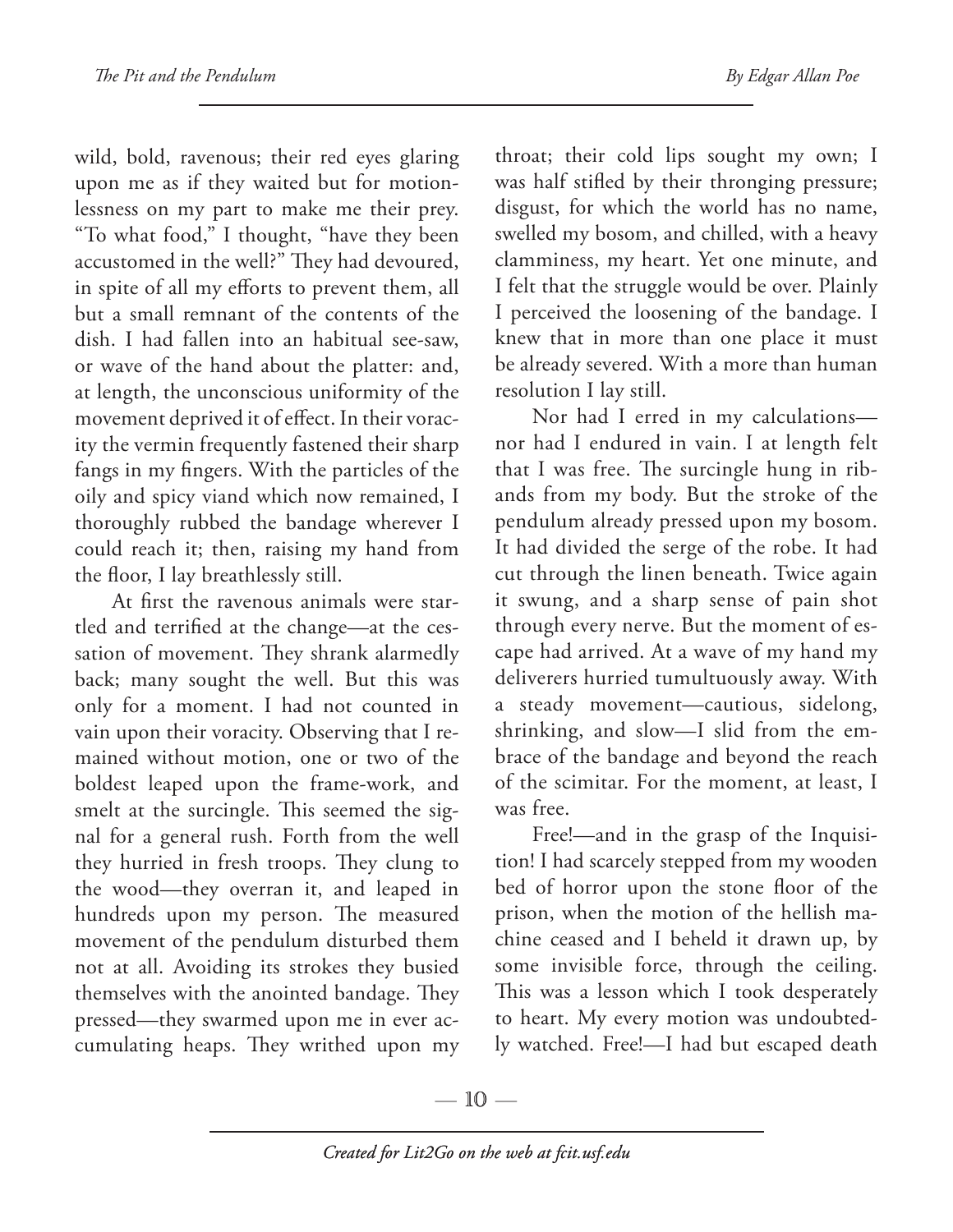in one form of agony, to be delivered unto worse than death in some other. With that thought I rolled my eves nervously around on the barriers of iron that hemmed me in. Something unusual—some change which, at first, I could not appreciate distinctly—it was obvious, had taken place in the apartment. For many minutes of a dreamy and trembling abstraction, I busied myself in vain, unconnected conjecture. During this period, I became aware, for the first time, of the origin of the sulphurous light which illumined the cell. It proceeded from a fissure, about half an inch in width, extending entirely around the prison at the base of the walls, which thus appeared, and were, completely separated from the floor. I endeavored, but of course in vain, to look through the aperture.

As I arose from the attempt, the mystery of the alteration in the chamber broke at once upon my understanding. I have observed that, although the outlines of the figures upon the walls were sufficiently distinct, yet the colors seemed blurred and indefinite. These colors had now assumed, and were momentarily assuming, a startling and most intense brilliancy, that gave to the spectral and fiendish portraitures an aspect that might have thrilled even firmer nerves than my own. Demon eyes, of a wild and ghastly vivacity, glared upon me in a thousand directions, where none had been visible before, and gleamed with the lurid lustre of a fire that I could not force my imagination to regard as unreal.

Unreal!—Even while I breathed there came to my nostrils the breath of the vapour of heated iron! A suffocating odour pervaded the prison! A deeper glow settled each moment in the eyes that glared at my agonies! A richer tint of crimson diffused itself over the pictured horrors of blood. I panted! I gasped for breath! There could be no doubt of the design of my tormentors—oh! most unrelenting! oh! most demoniac of men! I shrank from the glowing metal to the centre of the cell. Amid the thought of the fiery destruction that impended, the idea of the coolness of the well came over my soul like balm. I rushed to its deadly brink. I threw my straining vision below. The glare from the enkindled roof illumined its inmost recesses. Yet, for a wild moment, did my spirit refuse to comprehend the meaning of what I saw. At length it forced—it wrestled its way into my soul—it burned itself in upon my shuddering reason.—Oh! for a voice to speak! oh! horror!—oh! any horror but this! With a shriek, I rushed from the margin, and buried my face in my hands—weeping bitterly.

The heat rapidly increased, and once again I looked up, shuddering as with a fit of the ague. There had been a second change in the cell—and now the change was obviously in the form. As before, it was in vain that I, at first, endeavoured to appreciate or understand what was taking place. But not long was I left in doubt. The Inquisitorial vengeance had been hurried by my two-fold escape, and there was to be no more dallying

— 11 —